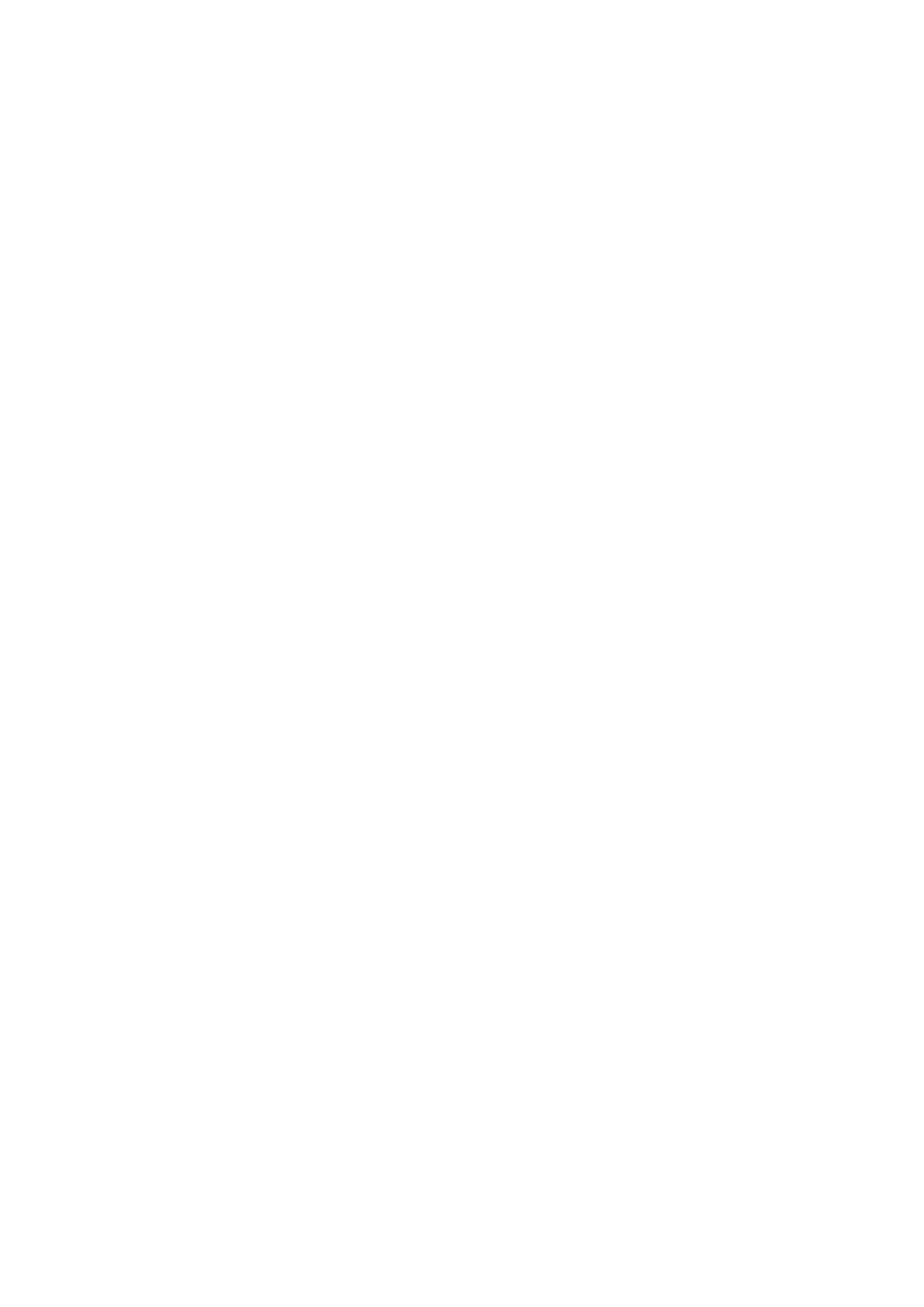# **Introduction**

- **1.** The context in which the ILO needs to deliver on its mandate is evolving rapidly. Successful implementation of the 2030 Agenda for Sustainable Development and the attainment of the Sustainable Development Goals (SDGs) will require the effective engagement of all stakeholders, from citizens to governments, workers' and employers' organizations and civil society, supported by international organizations. The reform of the United Nations Development System (UNDS) is introducing several important changes to the functioning of UN operations, in particular at country level.  $\frac{1}{1}$  To seize the opportunities created by these dynamic transformations and to ensure that institutions continue to be relevant by attracting and retaining members, ILO constituents need to strengthen the capacities that will enable them to advance their respective mandates, effectively contribute to national policy dialogues, and continue promoting tripartism, social dialogue and international labour standards as a means of achieving decent work, realizing the goal of social justice and contributing to the attainment of the SDGs.
- **2.** The ILO Institutional Capacity Development Strategy proposes a new, holistic approach to developing the capacity of ILO constituents on the basis of lessons learned in recent years. The document is presented in follow-up to the decision taken by the Governing Body at its 329th Session (March 2017). <sup>2</sup>

# **I. Capacity development in the context of the ILO**

- **3.** For the ILO, capacity development is one of its core means of action to achieve decent work and further social justice. The ILO defines capacity development as a "process through which individuals, organizations and societies obtain, strengthen and maintain the capabilities to set and achieve their own development objectives over time". <sup>3</sup> The ILO's role in capacity development efforts is to "help, wherever necessary, the institutional capacity of member States, as well as representative organizations of employers and workers, to facilitate meaningful and coherent social policy and sustainable development". <sup>4</sup> Capacity development is hence understood as an endogenous process in which the role of the Office is that of a supporter led by its constituents' priorities and needs.
- **4.** The ILO distinguishes three mutually reinforcing and interdependent levels of capacity development: individual, organizational, and resulting from the enabling environment. The first means increasing the skills and abilities of individuals; the second focuses on increasing the capacity of organizations to fulfil their mandates; and the third involves improvements in policies, legislation, regulations, labour market institutions, and societal systems. At all three levels it is also possible to distinguish technical capacities (for example, in such fields

<sup>1</sup> [GB.334/INS/4](https://www.ilo.org/wcmsp5/groups/public/---ed_norm/---relconf/documents/meetingdocument/wcms_646324.pdf) and GB.335/INS/10.

<sup>2</sup> [GB.329/INS/3/1.](https://www.ilo.org/wcmsp5/groups/public/---ed_norm/---relconf/documents/meetingdocument/wcms_545423.pdf) Point 4.1 of the programme of work to give effect to the resolution on Advancing Social Justice through Decent Work includes a specific request for an ILO-wide strategy on institutional capacity development.

<sup>3</sup> [GB.317/POL/6.](https://www.ilo.org/wcmsp5/groups/public/---ed_norm/---relconf/documents/meetingdocument/wcms_204751.pdf) This definition is largely consistent with the broadly accepted concept defined by the Organisation for Economic Co-operation and Development (OECD) (Development Assistance Committee (DAC), 2006) and used by the UN Development System (high-level evaluation (HLE), 2018).

4 [ILO Declaration on Social Justice for a Fair Globalization, 2008.](https://www.ilo.org/wcmsp5/groups/public/---dgreports/---cabinet/documents/genericdocument/wcms_371208.pdf)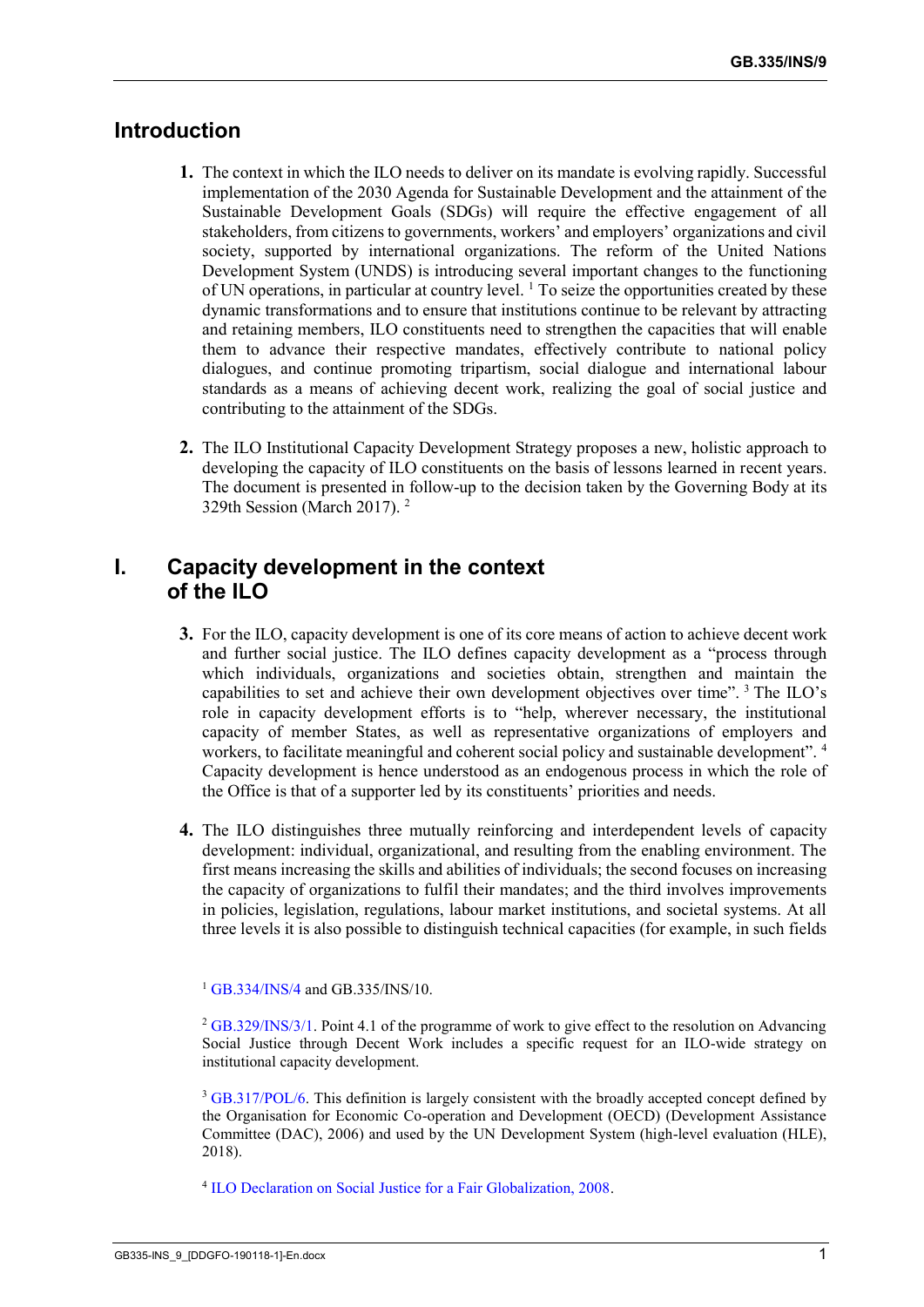as employment, entrepreneurship, social security, occupational safety and health, and normative matters that stem from the ILO's supervisory mechanisms) and functional capacities (such as leadership, financial management, management of national budgets, and partnership and relationship building). Both technical and functional capacity improvements are needed to ensure a positive impact on decent work and the attainment of the SDGs.

**5.** The institutional capacity development strategy must therefore give particular attention to coordinated action at all three levels through a dynamic cycle of interventions based on constituents' evolving needs. <sup>5</sup> This requires continuous and participatory analysis of the results, with information fed back into the planning of new programmes and activities.

# **II. Need for an improved ILO-wide approach**

- **6.** A variety of sources inform the design of this new ILO strategy. In 2018, the ILO's capacity development efforts underwent an independent high-level evaluation (HLE), which covered the 2010–17 period. <sup>6</sup> The HLE recognized that ILO constituents were benefiting from capacity development activities and the ILO's support was broadly relevant to their priorities and needs. The report also identified a range of shortcomings, including an excessive focus on activities designed to support project-specific objectives, a limited focus on building the competencies of constituents to engage in effective social dialogue, and the uneven application of gender equality in such activities. The report made nine concrete recommendations for further improvements in the sustainability, coherence and impact of capacity development efforts.
- **7.** The HLE summarized ILO constituents' main expectations regarding capacity development. Many of the demands articulated by constituents were related to the functional capacities of their organizations, including internal governance structures, management tools and systems, and their capacities for strategic planning and leadership. In the area of technical capacities, ILO constituents mostly expected support in research and policy development skills in areas such as labour law, occupational safety and health, and migration. In addition, topics related to the future of work, the informal economy, precarious employment, and digital transition received the highest ranking.<sup>7</sup>
- **8.** In a separate survey, which formed part of the preparations for the 2018 International Labour Conference (ILC) discussion on development cooperation, constituents ranked possible ways of improving the relevance, impact, and sustainability of the ILO's capacity development efforts. <sup>8</sup> Figure 1 shows that governments', workers' and employers' views on

<sup>6</sup> [https://www.ilo.org/eval/Evaluationreports/Strategyandpolicyevaluations/WCMS\\_646756/lang-](https://www.ilo.org/eval/Evaluationreports/Strategyandpolicyevaluations/WCMS_646756/lang--en/index.htm) [en/index.htm.](https://www.ilo.org/eval/Evaluationreports/Strategyandpolicyevaluations/WCMS_646756/lang--en/index.htm)

7 ibid.

<sup>8</sup> The question was posed as part of the survey among constituents and development partners conducted by the ILO in 2017. Full results as well as the methodology of the survey are discussed in the ILC report *[Towards 2030: Effective development cooperation in support of the Sustainable](https://www.ilo.org/wcmsp5/groups/public/---ed_norm/---relconf/documents/meetingdocument/wcms_624037.pdf)  [Development Goals](https://www.ilo.org/wcmsp5/groups/public/---ed_norm/---relconf/documents/meetingdocument/wcms_624037.pdf)*, Report IV, International Labour Conference, 107th Session, 2018.

<sup>&</sup>lt;sup>5</sup> Further development of these concepts and of the theory of change for capacity development can be found in the "An independent evaluation of ILO's capacity development efforts 2010–2017" (ILO Evaluation Office, Oct. 2018). This is consistent with the methodology for developing the ILO's results framework for 2020–21 included in the Director-General's Programme and Budget proposals for 2020–21 [\(GB.335/PFA/1\)](https://www.ilo.org/wcmsp5/groups/public/---ed_norm/---relconf/documents/meetingdocument/wcms_668573.pdf).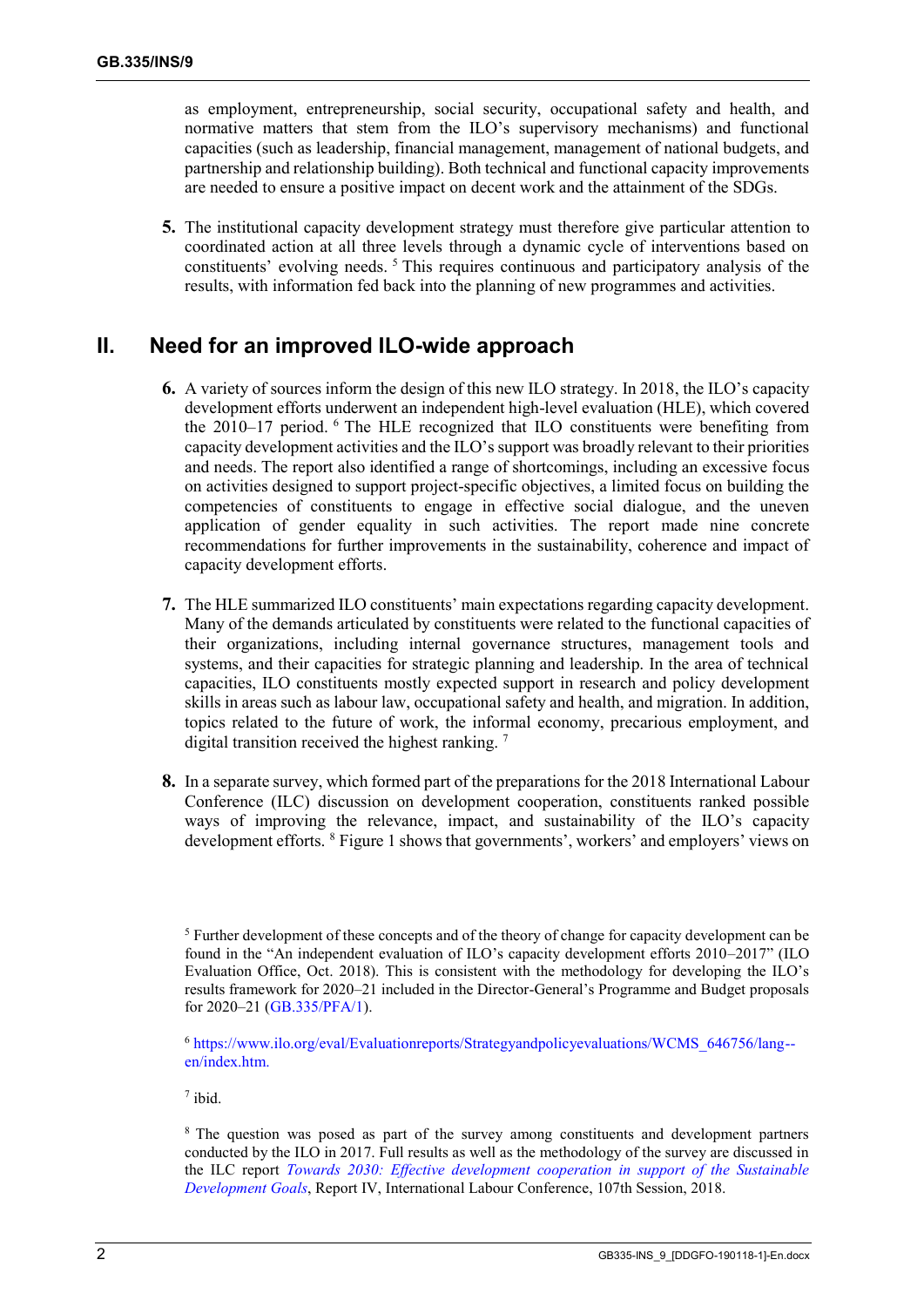this matter coincided. <sup>9</sup> The importance of ownership, accountability, the alignment of ILO capacity development activities with national priorities, and the direct involvement of beneficiary organizations in planning, implementation and evaluation processes emerged as key directions. These are largely consistent with the overall concept of development effectiveness <sup>10</sup> and with the recommendations made in the assessment of the ILO conducted in 2017 by the Multilateral Organisation Performance Assessment Network (MOPAN). <sup>11</sup> In addition, constituents expressed the view that the Office's capacity development would become more effective if it supported local training providers in their efforts to become leaders in world-of-work training, and if it provided opportunities to apply the new skills acquired through training.

#### **Figure 1. Options selected by constituents to improve the relevance, impact and sustainability of ILO capacity development activities, by constituent type** (percentage of all responses) <sup>12</sup>



**9.** Various aspects of capacity development have been discussed by the Governing Body <sup>13</sup> and are reflected in the ILC resolutions on ILO development cooperation in support of the SDGs and on the second recurrent discussion on social dialogue and tripartism, adopted in 2018. In particular, the Office was requested to  $-$ 

"strengthen the capacities of its constituents to effectively participate in achieving the objectives of the 2030 Agenda, focusing more on sustainable organizational and institutional capacity building"; [to reinforce] "national capacities of institutions responsible for receiving and providing development cooperation"; … [and to] "proactively promote and advocate for its

<sup>9</sup> The preferences were also consistent across the regions.

<sup>10</sup> As reflected in the Busan Partnership for Effective Development Cooperation, 2011.

<sup>11</sup> MOPAN 2017 – Institutional Assessment Report: ILO.

 $12$  The figure shows the number of times the corresponding option was chosen as a percentage of all responses in the constituent survey. The survey question asked respondents to select three of the seven options. See Appendix A to the report submitted to the ILC in 2018 for methodological details concerning the constituent survey (footnote 8).

<sup>13</sup> See [GB.317/POL/6](https://www.ilo.org/wcmsp5/groups/public/---ed_norm/---relconf/documents/meetingdocument/wcms_204751.pdf) (2013)[; GB.309/TC/1](https://www.ilo.org/wcmsp5/groups/public/---ed_norm/---relconf/documents/meetingdocument/wcms_146298.pdf) (2010); [GB.298/PFA/14/3](https://www.ilo.org/wcmsp5/groups/public/---ed_norm/---relconf/documents/meetingdocument/wcms_gb_298_pfa_14_3_en.pdf) (2007).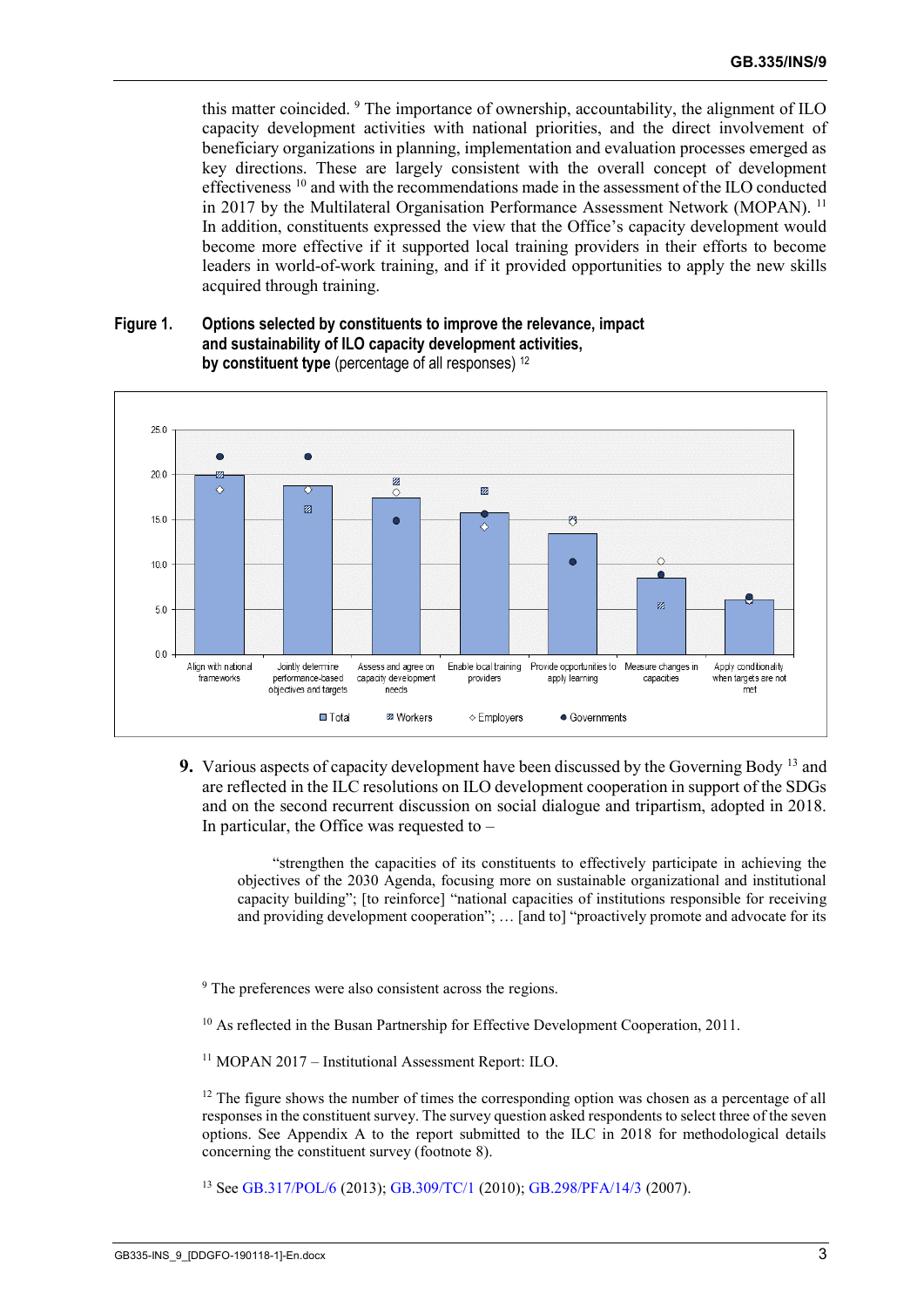unique value added, including its tripartism, normative action and social dialogue, in the implementation of the 2030 Agenda in the reform of the UNDS at the global, regional, national and local levels, including the integration of DWCP [Decent Work Country Programme] priorities into UNDAFs [UN Development Assistance Frameworks]." <sup>14</sup>

- **10.** The Office was also called on to help constituents reach equal gender representation in governance mechanisms, such as the ILC. In March 2018, the Governing Body once again urged all groups to aspire to gender parity in delegations and in Regional Meetings, and requested the Office to host capacity-building workshops for all groups, including the social partners, which needed assistance to reach such parity.
- **11.** Taken together, these requests call for a coordinated approach that addresses both the institutional challenges and the major implications of UN reform, while advancing the ILO's core values of tripartism, normative action, social dialogue and gender equality.

# **III. Key elements of the strategy**

- **12.** The overarching goal of the strategy is to enhance the ability of constituents to give value to their members and potential members, and have the capacity to engage in policy-based advocacy, so that they can make the maximum possible contribution to decent work outcomes. The key elements of the strategy have been encapsulated in three interrelated results areas:
	- (a) improve the delivery of capacity development activities;
	- (b) expand partnerships and innovative approaches for capacity development;
	- (c) fully mainstream institutional capacity development in the ILO's global policy frameworks.
- **13.** Implementation of the strategy comprises two stages. Stage I concerns the remainder of the 2018–19 biennium and the 2020–21 biennium, for which concrete deliverables are determined under each results area. The operational arrangements for stage II will be elaborated following the approval of the new Strategic Framework and taking into account the outcomes of the 2019 ILC discussions.  $15$

# **Results Area 1: Improved delivery of capacity development**

#### *(a) Consolidating the portfolio of tools and methods for capacity development*

**14.** Effective capacity development must be grounded in an in-depth understanding of the recipients' organizational needs and priorities, established through a process of consultation. It also has to account for the dynamic character of environments in which the ILO constituents operate and allow for flexible adjustments in constituents' institutional

<sup>14</sup> [Resolution concerning effective ILO development cooperation in support of the Sustainable](https://www.ilo.org/wcmsp5/groups/public/---ed_norm/---relconf/documents/meetingdocument/wcms_633138.pdf)  [Development Goals,](https://www.ilo.org/wcmsp5/groups/public/---ed_norm/---relconf/documents/meetingdocument/wcms_633138.pdf) International Labour Conference, 107th Session, 2018, paras 9(1)(b), 8(h) and  $9(1)(a)$ .

<sup>15</sup> See section IV of this paper.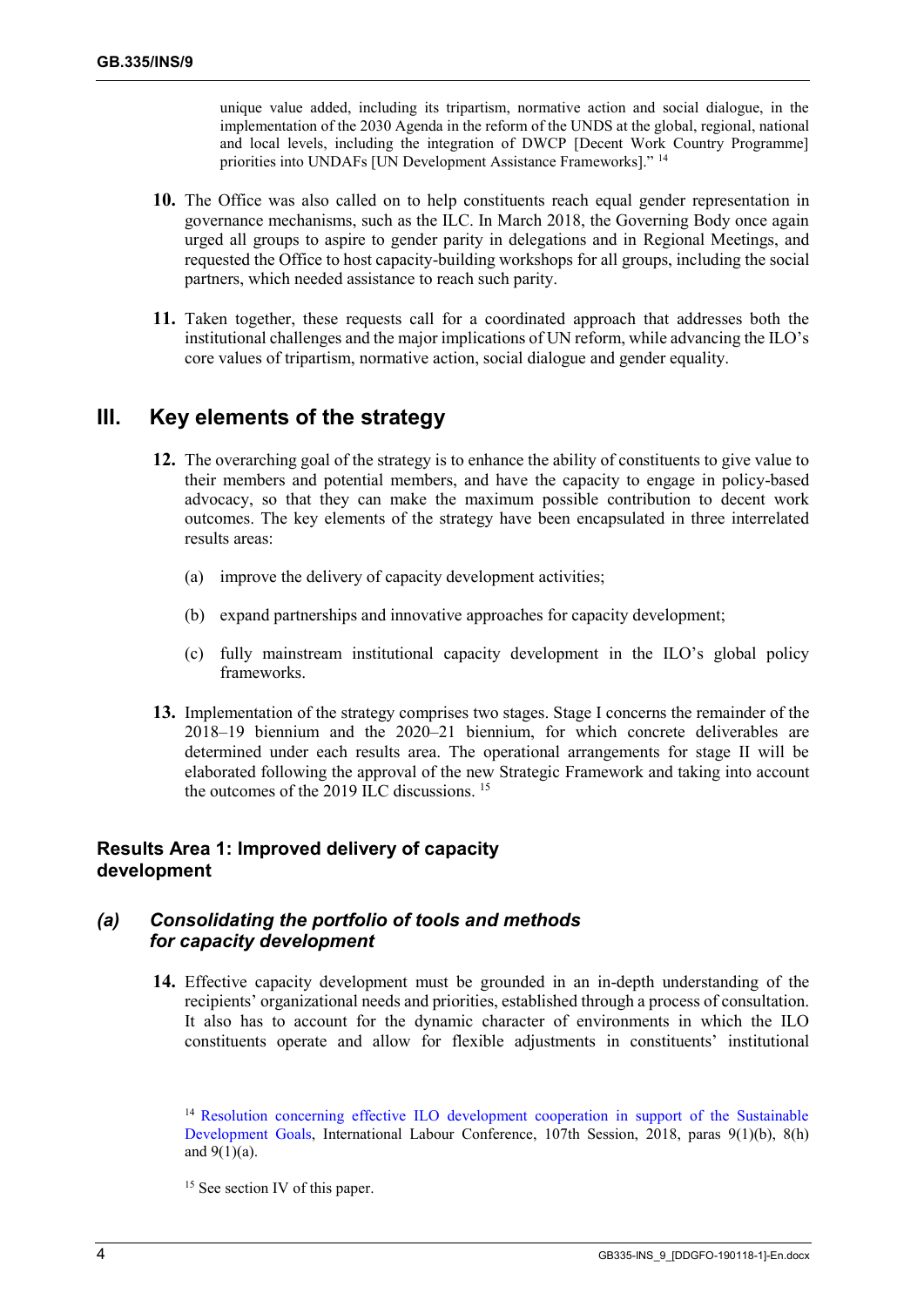priorities. Taking these factors into account, benefits of scale can be achieved through a common approach to diagnostic methods, subsequent joint planning of implementation, and ensuring linkages of organizational strategies with capacity development at the individual and enabling environment level. The development of such a common approach in turn requires further conceptual work that can build on existing methods, in particular those already in use by the Bureau for Workers' Activities (ACTRAV), the Bureau for Employers' Activities (ACT/EMP), the ILO's technical policy departments and field offices, and the International Training Centre of the ILO in Turin (ITC-ILO).

- **15.** The Office will undertake a review of the already existing tools and methods used in assessing, planning, implementing, monitoring and evaluating capacity development, with a particular focus on methodologies that embrace and promote diversity. On the basis of identification of the best practices, the Office will develop overall ILO guidance that links the three levels of capacity development through a theory of change for each of these levels, distinguishing between technical and functional capacities. Particular attention will be given to innovative approaches and methodologies that can be easily adapted to specific audiences.
- **16.** The Office will move towards an improved method of understanding and recording the capacity development needs of its tripartite constituents and making such knowledge more accessible to field offices and headquarters departments. ACTRAV and ACT/EMP will lead the conceptual work and operational implementation of the improved assessments of workers' and employers' institutional priorities, building on their current priority-setting systems and the network technical specialists of the two bureaux. For labour administrations, the existing system of assessments/audits will be improved to play an important role in defining capacity development needs and designing joint plans of action. The improved system of capacity needs diagnostics will include components concerning both the technical and functional priorities of ILO tripartite constituents, addressing which would help them maximize the benefits from the available policy space and ensure meaningful participation in broader national policy processes and frameworks, including in the context of the UN Country Teams (UNCTs) and UNDAFs.
- **17.** On the basis of this conceptual work, the currently available capacity resources and materials which aim to guide capacity development efforts will be updated to address the recommendations of the HLE and to align them with the ILO's overall approach. ILO staff will be trained and assisted in the use of the new resources and materials.

#### *(b) Strengthening the focus on institutional capacity development at all stages of ILO operations*

**18.** Institutional capacity development will be gradually integrated into the overall programming and reporting cycle of the DWCPs, with emphasis on incorporating the ILO's cross-cutting policy drivers and the concern for diversity. The DWCP revision process will build on the work of the ILO internal task force on results-based management (RBM), including the lessons learned from the four ongoing DWCP pilots, and will take into account the development of new ILO guidance on capacity development. The DWCP mechanism which will also need to be adapted to the context resulting from the ongoing reform of the UNDS and the new generation of UNCTs.<sup>16</sup> In countries without an active DWCP, institutional capacity development needs will be integrated into the existing processes for priority setting and tripartite consultation.

<sup>16</sup> GB.335/INS/10.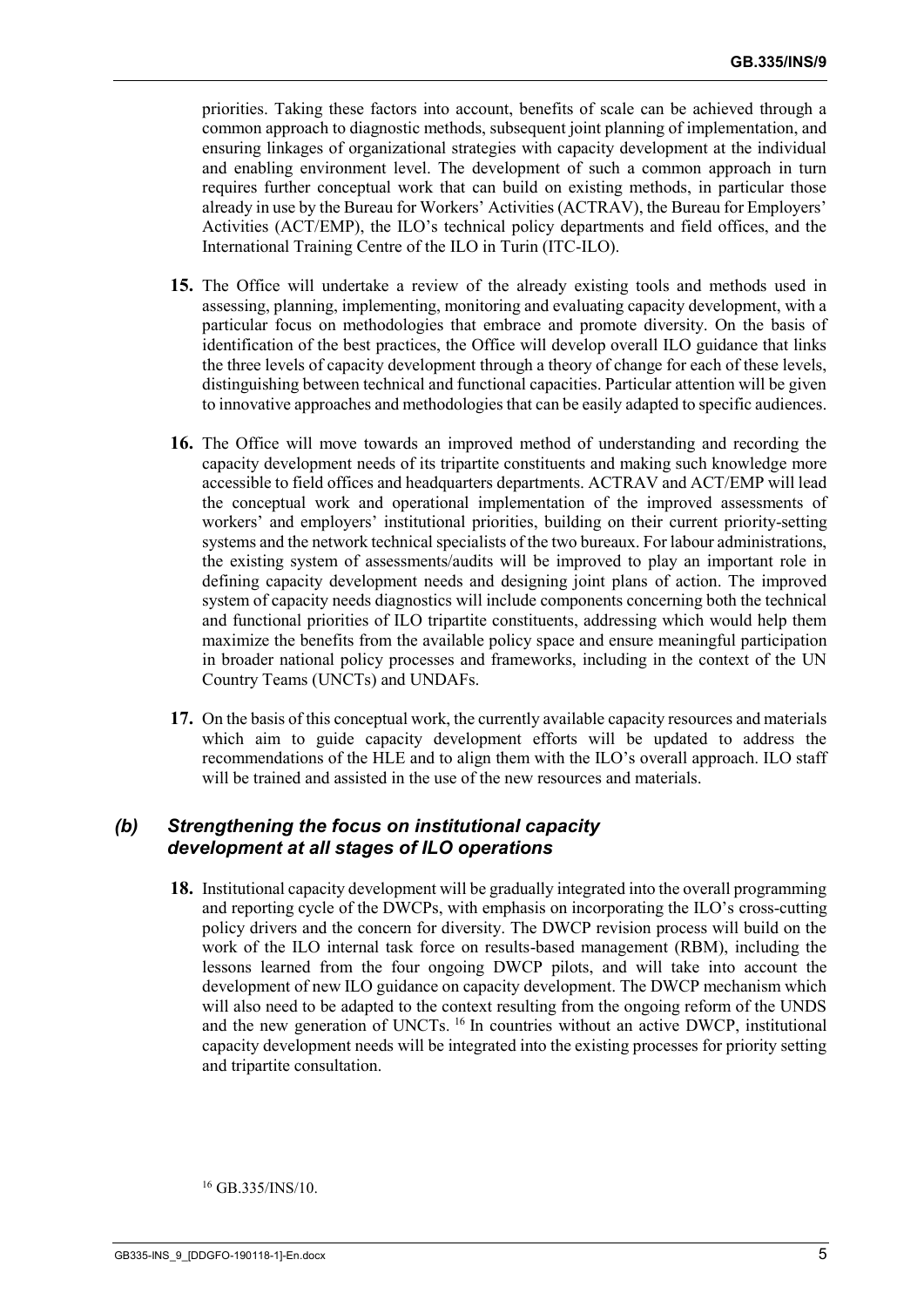- **19.** The focus on institutional capacity development in development cooperation <sup>17</sup> will be strengthened by making better use of initial diagnostics of needs, and implementation of capacity development plans. Office guidance will be adjusted in a way that places greater emphasis on initial consultation with constituents at the design stage of interventions and on the monitoring of long-term changes in institutional capacities.
- **20.** In technical policy areas, the choice and combination of capacity development activities will depend on the global outcomes specified in the ILO programme and budget and the contextspecific outcomes defined in UNDAFs and DWCPs, with a strengthened focus on long-term institutional capacities. In addition, the role of outcome coordination teams (OCTs) in ensuring that common and consistent approaches to institutional capacity-building and training are built into projects, DWCPs and Country Programme Outcomes (CPOs) will be reinforced. To enhance the planning process, OCTs will work closely with ACT/EMP and ACTRAV to ensure that the design, inception and delivery of capacity development components in ILO policy advice is grounded in the capacity development priorities expressed by workers' and employers' organizations. For labour administration systems, the OCTs will rely on the updated methodology for assessing capacity development needs. Particular emphasis will be laid on the strengthening of social dialogue systems and institutions. Outputs and outcomes of capacity development efforts will be systematically tracked through the improved institutional monitoring system to be developed by the RBM task force in 2019.
- **21.** In line with the recommendations of the HLE, the ILO's evaluation guidelines will be further refined to make capacity development more explicit in evaluations of results frameworks. Evaluations will henceforth more explicitly assess capacity development interventions at all levels. Revised evaluation approaches to reflect the ILO's specific mandate and the use of strategic and clustered evaluations, as identified in the current ILO Evaluation Strategy, will provide a basis for the assessment of the medium- and long-term effects of capacity development. This will include the development and use of specific tools to measure capacity development results and ex-post analysis.

### *(c) Strengthening ILO staff capacities*

**22.** The Office will also strengthen the institutional capacity development competencies of its own staff, including understanding of the specific institutional roles and functions of the social partners and labour administrations. In consultation with the Human Resources Development Department (HRD), the Multilateral Cooperation Department (MULTILATERALS), ACT/EMP and ACTRAV, the UN Development Operations Coordination Office (UNDOCO), and the United Nations System Staff College (UNSSC), the ITC-ILO will develop a staff training course on the common capacity development approach of the UN system and its application to the capacity development work of the ILO. The course will be piloted in one of the regions, targeted at ILO staff tasked with the development of capacity development projects, and subsequently rolled out to other regions. ACTRAV, ACT/EMP and Policy Portfolio departments will be involved in the development of ILO staff training, including building their gender mainstreaming capacities. The content of the training courses will incorporate the outcomes of the conceptual work on the ILO's approach to institutional capacity development, outlined in Results Area 1(a).

<sup>&</sup>lt;sup>17</sup> This refers to all development cooperation activities, funded from voluntary sources and out of the regular budget.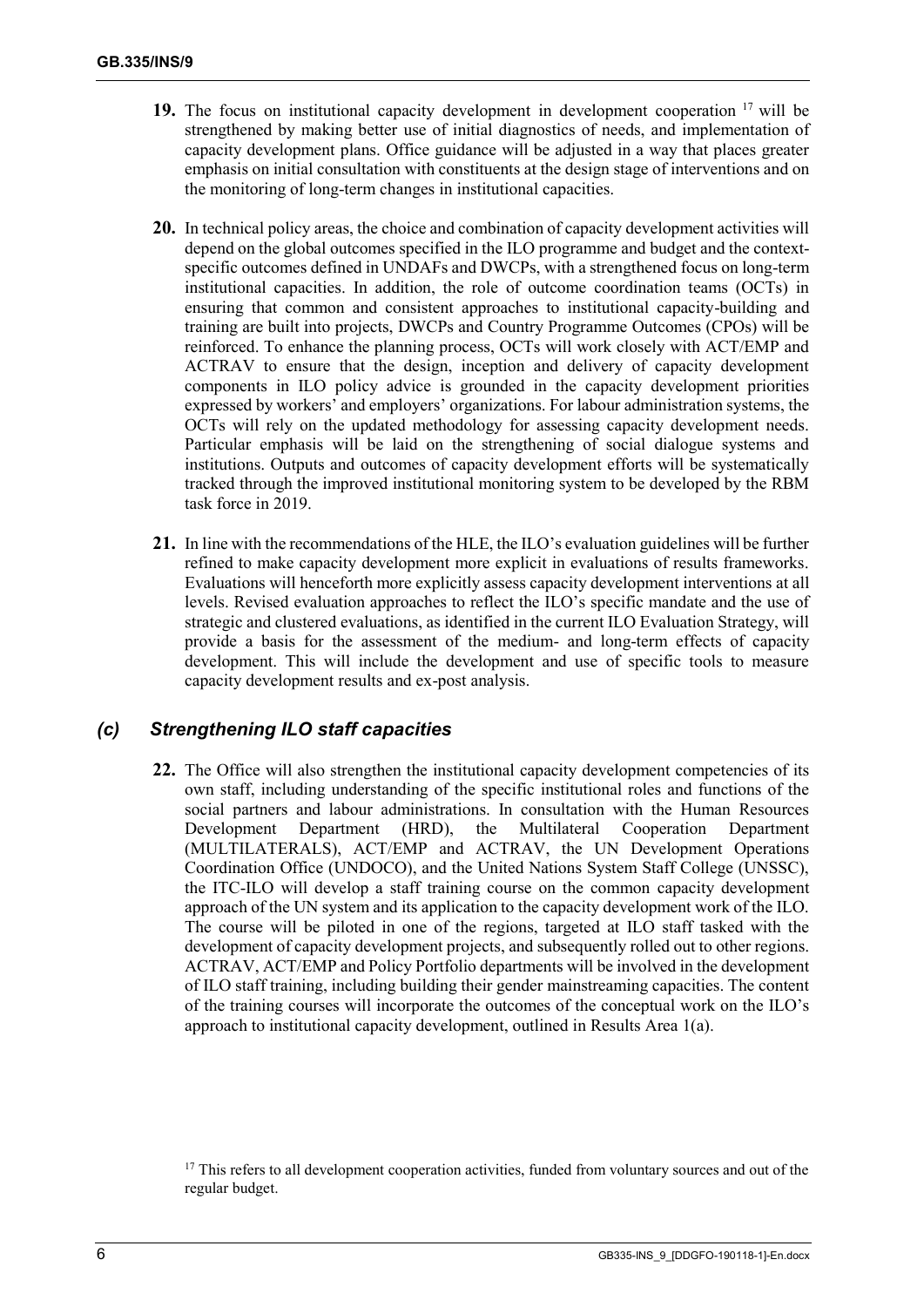# **Results Area 2: Expanded partnerships and innovation**

### *(a) Expanding partnerships*

- **23.** The 2030 Agenda places greater emphasis on partnerships and South–South and triangular cooperation (SSTC). Partnerships are also an important area of the ILO's current plan of action for the preparation of the ILO Development Cooperation Strategy. <sup>18</sup> In order to achieve results, partnerships require adequate capacities among the actors involved, and an enabling environment that supports their goals. The ILO's capacity development efforts will therefore focus both on enabling participation by its tripartite constituents in broader partnership frameworks, and on raising non-traditional counterparts' awareness of topics relevant to the ILO's mandate, linking up with them on shared priorities, and leveraging complementary strengths. This might include non-traditional governmental counterparts, civil society organizations, other agencies of the UN active in particular UNCT contexts and UNDAFs, as well as other high-potential and committed stakeholders, such as women's rights groups, who support inclusiveness and social justice.
- **24.** Field offices of the ILO, together with employer and worker specialists, will deepen partnerships with other UN agencies in UNCTs in order to jointly implement capacity development activities targeted at ILO constituents under the umbrella of the nextgeneration UNDAFs. At the regional level, the ILO's programming processes also open many partnership opportunities. Particular emphasis will be laid on development partners from emerging economies that have prioritized SSTC modalities to partner in supporting exchanges of expertise between countries within and between regions in the framework of SSTC, taking into account the outcomes of ILO Regional Meetings. The ILO will also build on existing technical partnerships within the UN system to strengthen coordination and common approaches to capacity development efforts. Finally, the Office will facilitate exchanges of experience and expertise between its constituent organizations, for example through communities of practice and other relevant communication platforms.
- **25.** In order to ensure an adequate resource base for institutional capacity development efforts, continued dialogue with the voluntary funders of ILO programmes will aim to encourage lesser degrees of earmarking, not only in the design of individual projects, but also in the selection of recipient countries. Ensuring continued financial support to the Regular Budget Supplementary Account (RBSA) and thematic, pooled funding will be crucial in this regard, as it allows the ILO to better distribute its capacity development support across the countries that need it. These efforts will be pursued as part of the ILO's future Development Cooperation Strategy. In the meantime, the current strategy, if approved by the Governing Body, will be applied to capacity-building activities for the tripartite constituents in ongoing development cooperation projects.

# *(b) Enhancing the capacity of local training providers*

**26.** The Office, through the ITC-ILO, will provide management advisory services for regional and national training institutions, including those operated by the constituents, aiming at the sustainable delivery of capacity development and training activities. <sup>19</sup> The ITC-ILO has already piloted a number of initiatives in this area. On the basis of these experiences, partnerships with regional and national training institutions will be further expanded to

<sup>19</sup> *Strategic Plan of the ITC-ILO for 2018–21: Capacity Development for the World of Work*, p. 16.

 $18$  GB. 334/INS/3/1.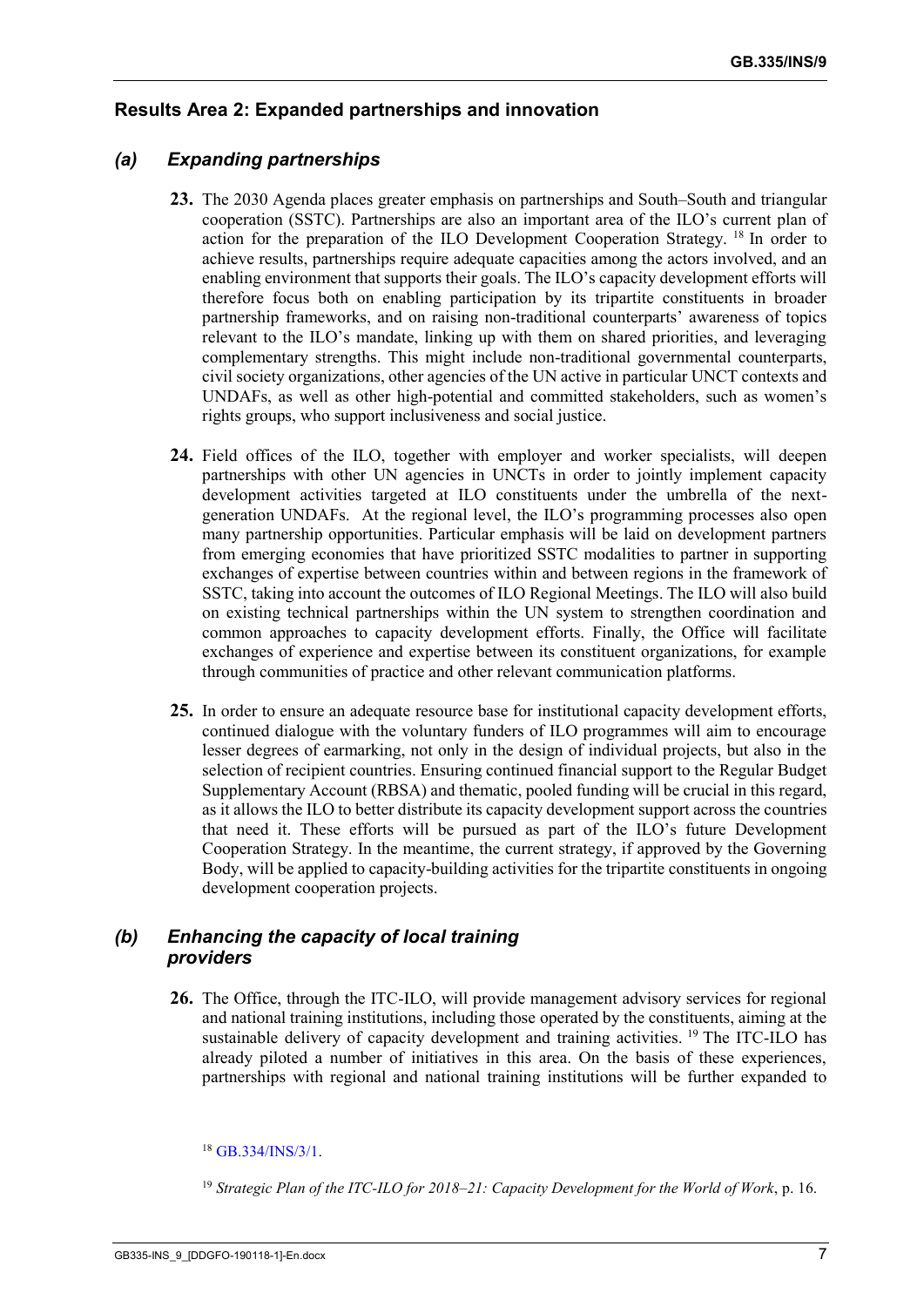address the current limitations of training accessibility for many field-based constituents and to make capacity development efforts more sustainable. These partnerships shall develop local institutional capacity through the delivery of advisory services, including on portfolio management, product development, training technology, and training applications. The partnerships will also aim to enhance the coordination and coherence of capacity-building activities delivered by local training providers with the technical approaches to ILO policy areas developed by ILO policy departments, Decent Work Team/Regional Office (DWT/RO) field specialists and development cooperation project staff.

#### *(c) Stimulating innovative approaches to capacity development*

**27.** Capacity development can clearly benefit from innovation, especially in terms of technological advances, new analytical perspectives, and overall methodological progress in learning techniques that support and promote diversity. One of the functions of the ITC-ILO is to serve as a safe space for elaborating and testing new and innovative approaches to capacity development. This function will be further expanded, ensuring stronger links to the innovative approaches developed in headquarters policy departments and in the field. In 2019, the ITC-ILO will invest in the establishment of a learning laboratory that will provide ILO constituents from 2020 onwards with access to the latest developments in learning technology.

#### **Results Area 3: Full integration of institutional capacity development into the ILO's global policy frameworks**

### *(a) Improved ILO-wide programing and reporting of institutional capacity development*

**28.** Capacity development is a core component of the current Strategic Plan (SP) for 2018–21. The ILO Programme and Budget for 2018–19 treats capacity development as a core means of action in its results frameworks. The revision of the results framework for 2020–21<sup>20</sup> and the development of the new SP for 2022–25 will provide an opportunity to better embed capacity development within overall ILO strategies, taking into consideration the report of the Global Commission on the Future of Work, the ILC discussions in June 2019, and the guidance received during recent Governing Body discussions. <sup>21</sup> The Office will ensure that results expected in terms of the increased institutional capacities of constituents are included in each of the prioritized policy areas, building on their needs and considering the trends that are shaping the future of work.

# *(b) Integration of the principles of the new Capacity Development Strategy into other policy frameworks*

**29.** Capacity development is also relevant to a number of other ILO policy frameworks and strategies that are currently under implementation or have to be renewed. This particularly concerns the ILO results-based Evaluation Strategy 2018–21, the Human Resources Strategy 2018–21, the Partnership and Policy Coherence Strategy, and the forthcoming Development

 $20$  The initial proposals on this matter may be found in document GB.335/PFA/1.

<sup>&</sup>lt;sup>21</sup> In particular, but not exclusively, discussions on items covered by GB.334/INS/4, [GB.334/PFA/1](https://www.ilo.org/wcmsp5/groups/public/---ed_norm/---relconf/documents/meetingdocument/wcms_646210.pdf) and [GB.334/PFA/7.](https://www.ilo.org/wcmsp5/groups/public/---ed_norm/---relconf/documents/meetingdocument/wcms_646315.pdf)